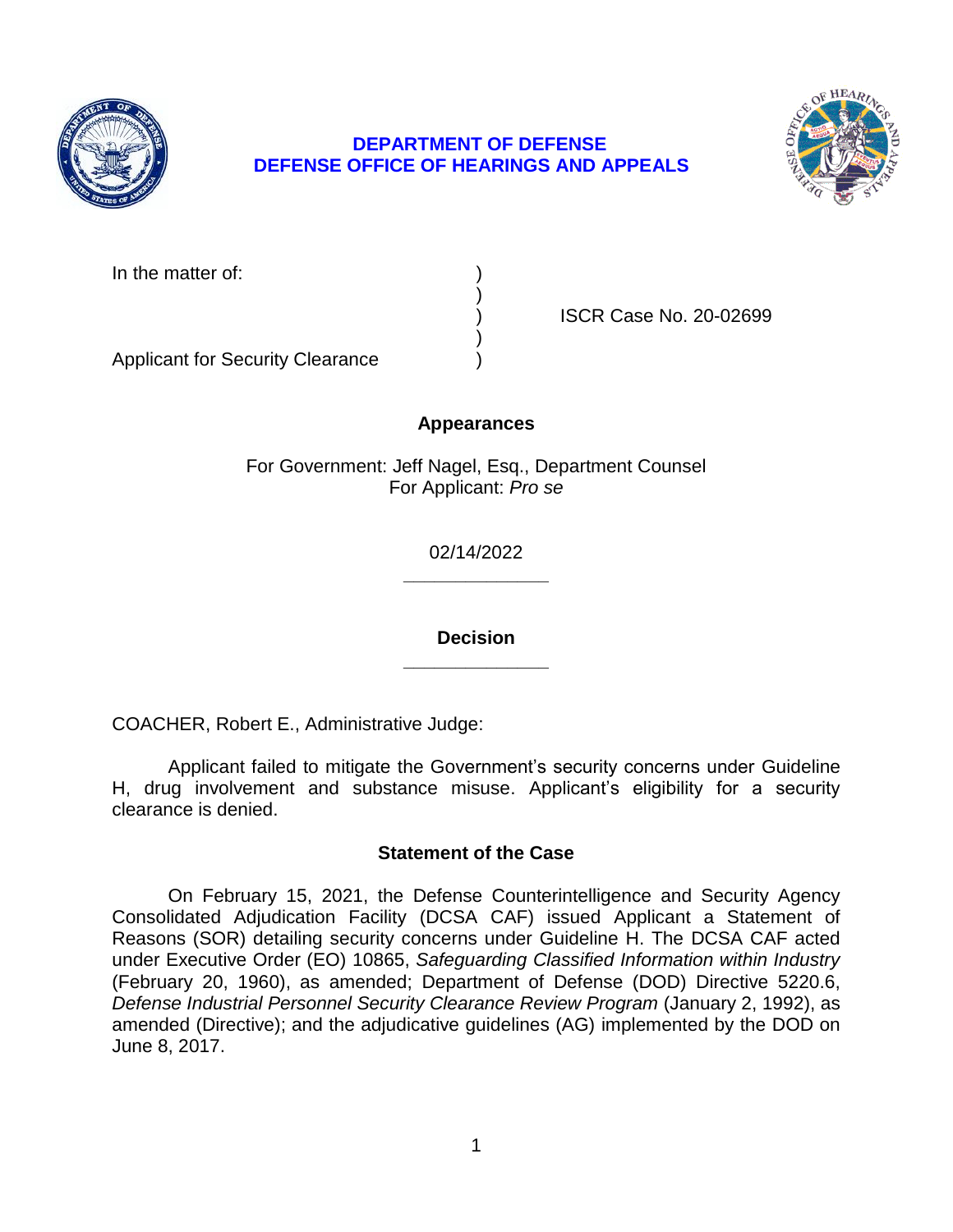Applicant answered the SOR on February 16, 2021, and requested a hearing. The case was assigned to me on October 20, 2021. The Defense Office of Hearings and Appeals (DOHA) issued a notice of hearing on October 26, 2021, and the hearing and 2, which were admitted into evidence without objection. The Government's exhibit list was marked as a hearing exhibit (HE) I. Applicant testified and offered exhibits (AE) A and B, which were admitted without objection. DOHA received the hearing transcript was held as scheduled on November 16, 2021. The Government offered exhibits (GE) 1 (Tr.) on November 29, 2021.

#### **Findings of Fact**

 In Applicant's answer to the SOR, he admitted the Guideline H allegation. I adopt his admission as a finding of fact. After a thorough and careful review of the pleadings and exhibits submitted, I make the following additional findings of fact.

 Applicant is 28 years old. He is single, never married, and has no children. He began working as a systems engineer for a defense contractor in 2017 and that contractor was acquired by his current employer, a defense contractor, subject to the is seeking a security clearance for the first time. He received an interim security drug-free workplace provisions of 41 U.S.C. 701 *et seq*. He holds a bachelor degree. He clearance in approximately June 2018. (Tr. at 6, 27-28, 35; GE 1)

 The SOR alleged Applicant purchased and used marijuana, with varying frequency, between May 2014 and October 2020, while holding a security clearance. The allegation is established by his security application admissions, his admissions to a defense investigator during his background investigation, and his admission in his SOR answer. (GE 1, 2; SOR answer)

 Applicant described his marijuana use as beginning in approximately 2012, while he was attending college. He acknowledged that his use at the time was illegal under state law. He asserts that the remainder of his marijuana use took place in a state where marijuana use is legal under state law. The frequency of his marijuana use was about four to six times a year. Applicant possessed a security clearance at the time of these uses. He has continued his use of marijuana as recently as in March 2021, after the issuance of his SOR. He characterizes his use of marijuana as spiritual rather than recreational. (Tr. 21, 23; GE 2)

 Applicant admitted his marijuana use when he completed his security clearance application (SCA) in September 2019. He also admitted in his SCA that he intended to continue using marijuana in the future. When questioned by a defense investigator during his background investigation in October 2019, he again admitted his intention to use marijuana in the future. In January 2021, he answered interrogatories concerning his answers to the defense investigator and he failed to address whether his intent to use marijuana in the future remained. During his hearing testimony, Applicant acknowledged that he was probably briefed by his employer when he was hired concerning the illegality of using marijuana as an employee for a defense contractor, but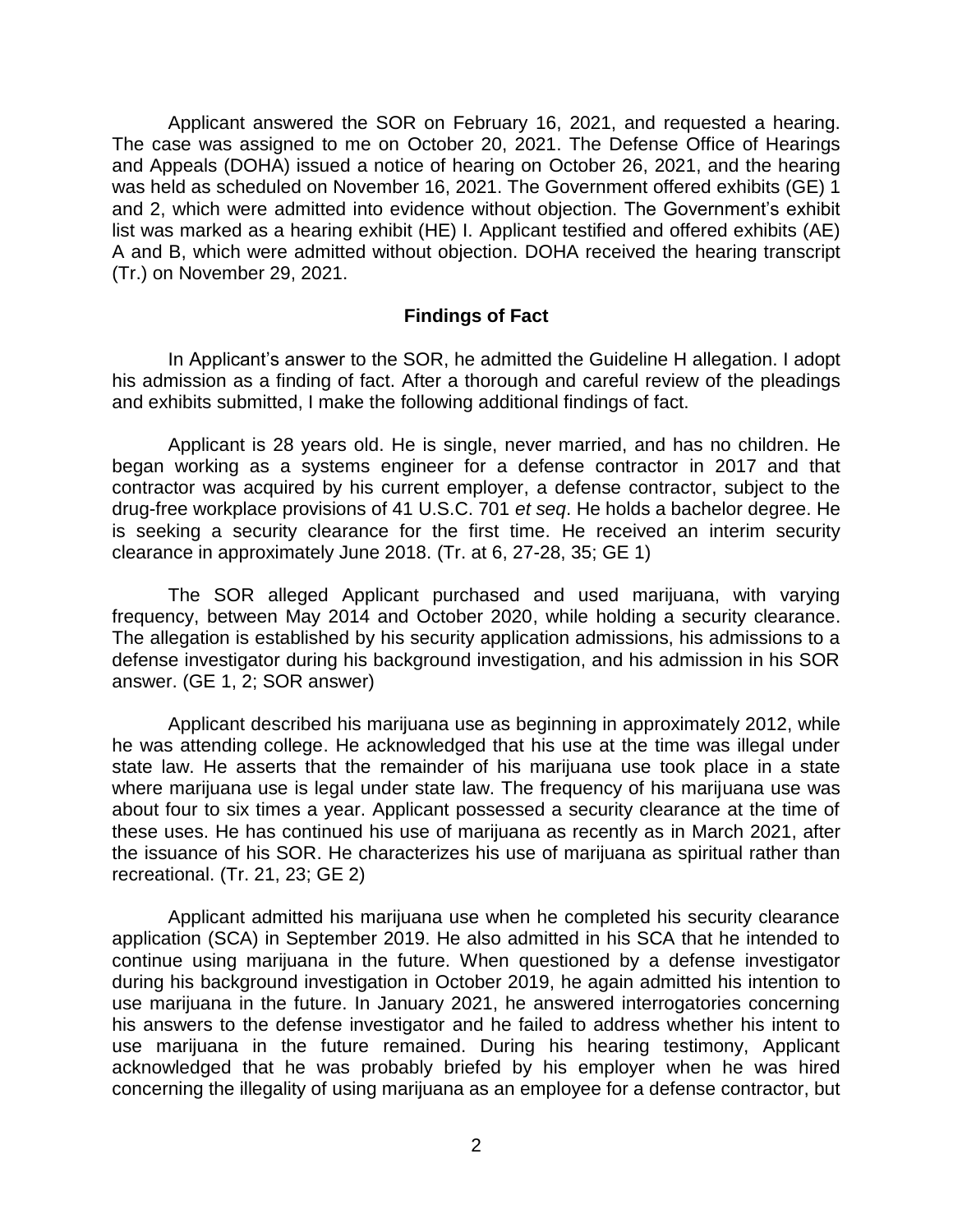claims he did not fully understand the implications of that information. He further claims that it was not until sometime in early 2021 when he attended a training class held by his employer concerning its drug-use policy that he finally realized that marijuana use violated federal law and his employer's drug-use policy. It was at this time that he revised his intentions and committed to not using marijuana in the future. In Applicant's written statement of intent not to use marijuana in the future, he stated that his full recognition of the legal implications of his employer's drug policy became "very clear" to him when he reviewed new employee training materials in "early 2020." He admitted using marijuana after that date. (Tr. 24-25, 27-30; GE 1-2; AE B)

 Applicant offered his job performance appraisals for years 2018-2020. They reflected overall ratings of "significantly exceeded" for 2018, "exceeded" for 2019; and "exceeded" for 2020. As stated above, he also offered a written statement, dated April 2021, expressing that he was not currently using marijuana and that he had no intentions to use it in the future. (AE A-B)

#### **Policies**

 When evaluating an applicant's suitability for a security clearance, the administrative judge must consider the adjudicative guidelines. In addition to brief introductory explanations for each guideline, the adjudicative guidelines list potentially disqualifying conditions and mitigating conditions, which are used in evaluating an applicant's eligibility for access to classified information.

 These guidelines are not inflexible rules of law. Instead, recognizing the complexities of human behavior, these guidelines are applied in conjunction with the factors listed in the adjudicative process. The administrative judge's overarching adjudicative goal is a fair, impartial, and commonsense decision. According to AG 2(a), the entire process is a conscientious scrutiny of a number of variables known as the "whole-person concept." The administrative judge must consider all available, reliable information about the person, past and present, favorable and unfavorable, in making a decision.

 The protection of the national security is the paramount consideration. AG 2(b) eligibility will be resolved in favor of the national security." In reaching this decision, I have drawn only those conclusions that are reasonable, logical, and based on the requires that "[a]ny doubt concerning personnel being considered for national security evidence contained in the record.

 Under Directive section E3.1.14, the Government must present evidence to "applicant is responsible for presenting witnesses and other evidence to rebut, explain, extenuate, or mitigate facts admitted by applicant or proven by Department Counsel, and has the ultimate burden of persuasion to obtain a favorable security decision." establish controverted facts alleged in the SOR. Under Directive section E3.1.15, an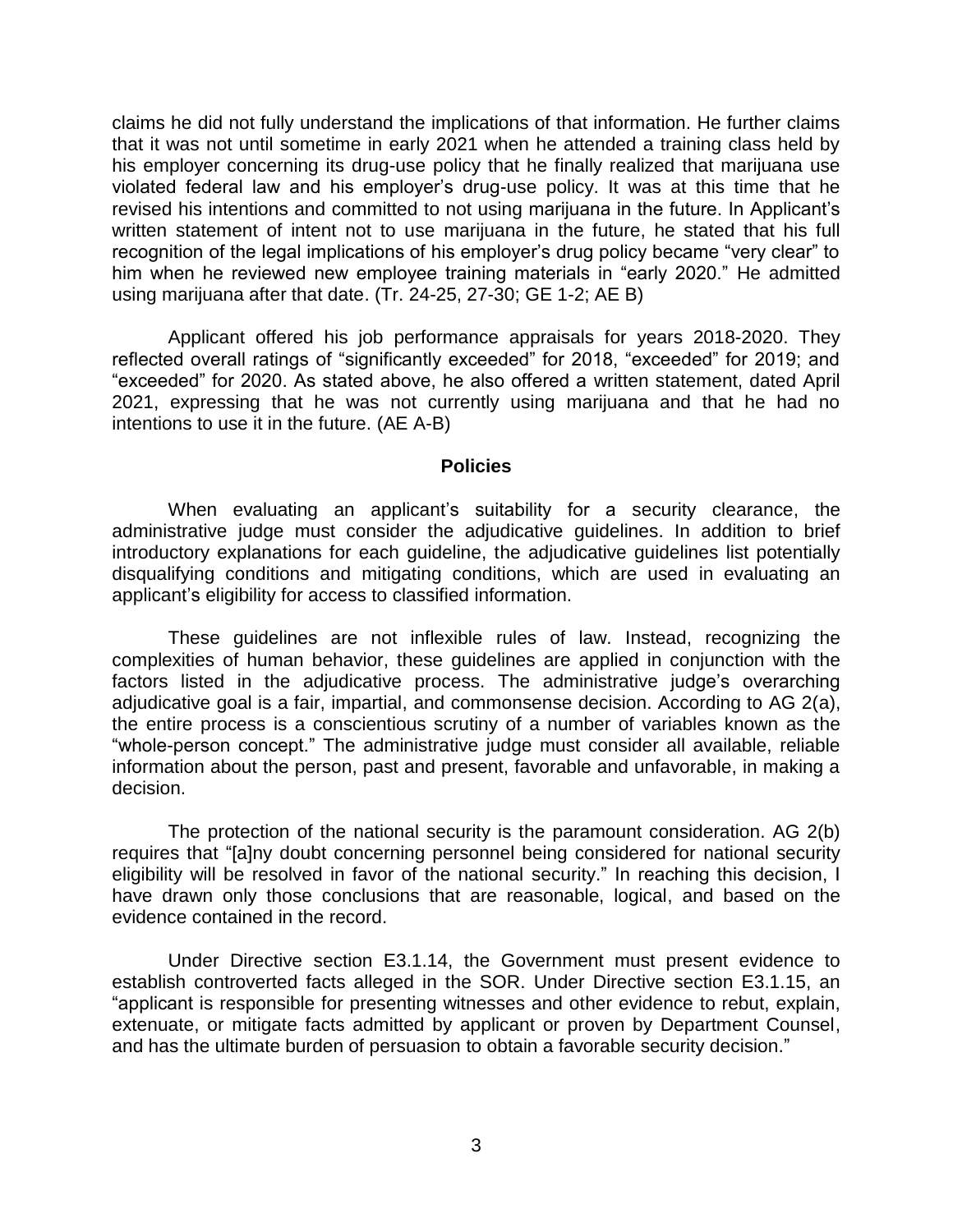A person who seeks access to classified information enters into a fiduciary relationship with the Government predicated upon trust and confidence. This relationship transcends normal duty hours and endures throughout off-duty hours. The Government reposes a high degree of trust and confidence in individuals to whom it grants access to classified information. Decisions include, by necessity, consideration of the possible risk that an applicant may deliberately or inadvertently fail to safeguard classified information. Such decisions entail a certain degree of legally permissible extrapolation about potential, rather than actual, risk of compromise of classified information.

 Section 7 of EO 10865 provides that decisions shall be "in terms of the national interest and shall in no sense be a determination as to the loyalty of the applicant concerned." *See also* EO 12968, Section 3.1(b) (listing multiple prerequisites for access to classified or sensitive information).

## **Analysis**

## **Guideline H, Drug Involvement and Substance Abuse**

AG ¶ 24 expresses the security concern pertaining to drug involvement:

The illegal use of controlled substances, to include the misuse of prescription and non-prescription drugs, and the use of other substances that cause physical or mental impairment or are used in a manner inconsistent with their intended purpose can raise questions about an individual's reliability and trustworthiness, both because such behavior may lead to physical or psychological impairment and because it raises questions about a person's ability or willingness to comply with laws, rules, and regulations. Controlled substance means any "controlled substance" as defined in 21 U.S.C. 802. Substance misuse is the generic term adopted in this guideline to describe any of the behaviors listed above.

 In addition to the above matters, I note that the Director of National Intelligence (DNI) issued an October 25, 2014 memorandum concerning adherence to federal laws prohibiting marijuana use. In doing so, the DNI emphasized three things. First, no state can authorize violations of federal law, including violations of the Controlled Substances Act, which identifies marijuana as a Schedule I controlled drug. Second, changes to state law (and the laws of the District of Columbia) concerning marijuana use do not alter the national security adjudicative guidelines. And third, a person's disregard of federal law concerning the use, sale, or manufacture of marijuana remains relevant when making eligibility decisions for sensitive national security positions.

AG ¶ 25 describes conditions that could raise a security concern and may be disqualifying. Those that are potentially applicable in this case include:

(a) any substance misuse; and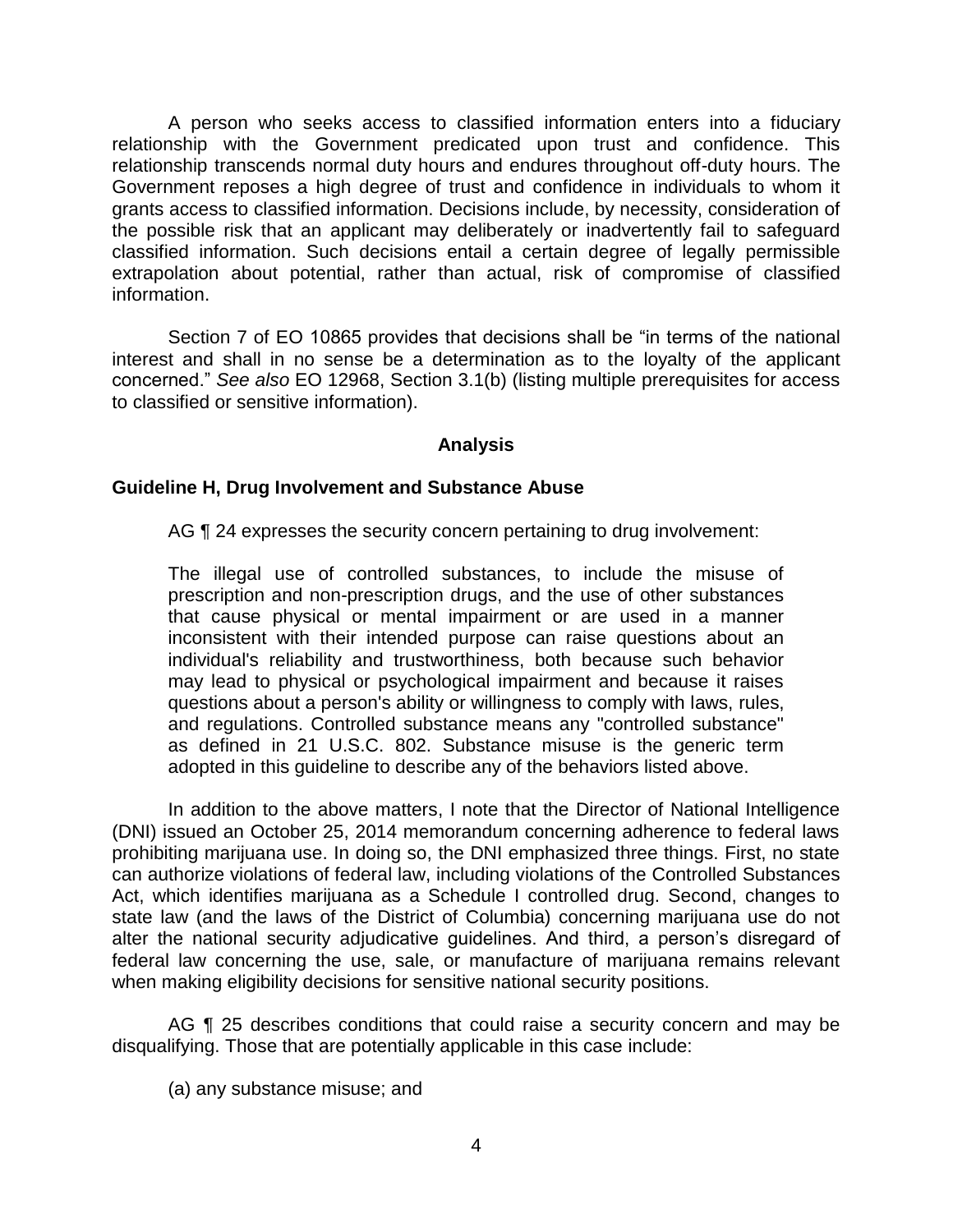(f) any illegal drug use while granted access to classified information or holding a sensitive position.

 Applicant started using marijuana in approximately 2012 and continued to use it after being granted a security clearance in 2018. I find both of the above disqualifying conditions apply.

 AG ¶ 26 provides conditions that could mitigate security concerns. Two potentially apply in this case:

(a) the behavior happened so long ago, was so infrequent, or happened under such circumstances that it is unlikely to recur or does not cast doubt on the individual's current reliability, trustworthiness, or good judgment; and

(b) the individual acknowledges his or her drug involvement and substance misuse, provides evidence of actions taken to overcome this problem, and has established a pattern of abstinence, including, but not limited to:

(1) disassociation from drug-using associates and contacts;

(2) changing or avoiding the environment where drugs were used; and

(3) providing a signed statement of intent to abstain from all drug involvement and substance misuse, acknowledging that any future involvement or misuse is grounds for revocation of national security eligibility.

 after the issuance of his SOR, and while holding a security clearance. Since his statements of intent to use in the future from his SCA and his answers to a defense investigator were not alleged in the SOR, I will not use them for disqualification purposes, but I will consider them as they may be applicable to weighing Applicant's credibility, to determine the applicability of any mitigating conditions, and in applying the whole-person factors. Applicant admitted that he was briefed by his employer on its drug-use policy when he was hired, but claims he failed to understand its implications. Given his recent marijuana use, including after his SOR was issued, while holding a security clearance, and his vacillation regarding his future intent to use marijuana, his current reliability, trustworthiness, and good judgment are called into question. AG ¶¶ Applicant's marijuana use was not infrequent and was as recent as March 2021, 26(a) and AG 26(b) do not apply.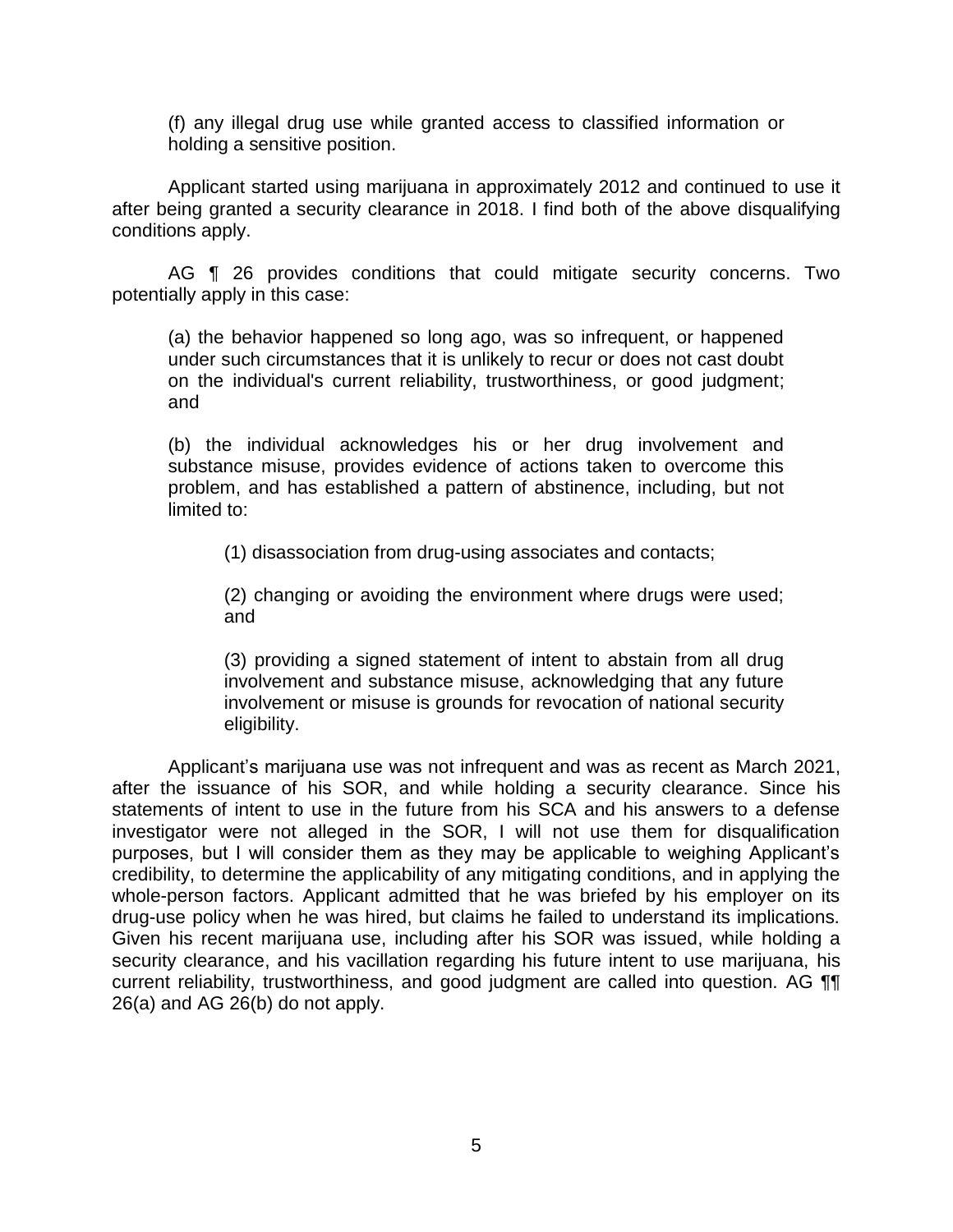### **Whole-Person Concept**

 Under the whole-person concept, the administrative judge must evaluate an applicant's eligibility for a security clearance by considering the totality of the applicant's conduct and all the circumstances. The administrative judge should consider the nine adjudicative process factors listed at AG 2(d):

(1) the nature, extent, and seriousness of the conduct; (2) the circumstances surrounding the conduct, to include knowledgeable participation; (3) the frequency and recency of the conduct; (4) the individual's age and maturity at the time of the conduct; (5) the extent to which participation is voluntary; (6) the presence or absence of rehabilitation and other permanent behavioral changes; (7) the motivation for the conduct; (8) the potential for pressure, coercion, exploitation, or duress; and (9) the likelihood of continuation or recurrence.

 Under AG 2(c), the ultimate determination of whether to grant eligibility for a security clearance must be an overall commonsense judgment based upon careful consideration of the guideline and the whole-person concept.

 I considered the potentially disqualifying and mitigating conditions in light of all performance appraisals and his recent April 2021 written statement of his intentions not to use marijuana in the future. However, I also considered that he regularly used marijuana while holding a security clearance and that he expressed his intention to continue using marijuana even after being briefed by his employer when he started his job, after completing his SCA in 2019, in response to questions by a defense investigator during his 2019 background investigation, and even after he was issued his SOR. His recent marijuana use, while holding a security clearance, demonstrates that he does not possess the reliability, trustworthiness, and good judgment to hold a the facts and circumstances surrounding this case. I considered Applicant's job security clearance.

 Applicant's eligibility and suitability for a security clearance. For all these reasons, I conclude Applicant failed to mitigate the security concerns arising under Guideline H, Overall, the record evidence leaves me with questions and doubts about drug involvement.

## **Formal Findings**

 as required by section E3.1.25 of Enclosure 3 of the Directive, are: Formal findings for or against Applicant on the allegations set forth in the SOR,

Paragraph 1, Guideline H: AGAINST APPLICANT

Subparagraph 1.a: Against Applicant